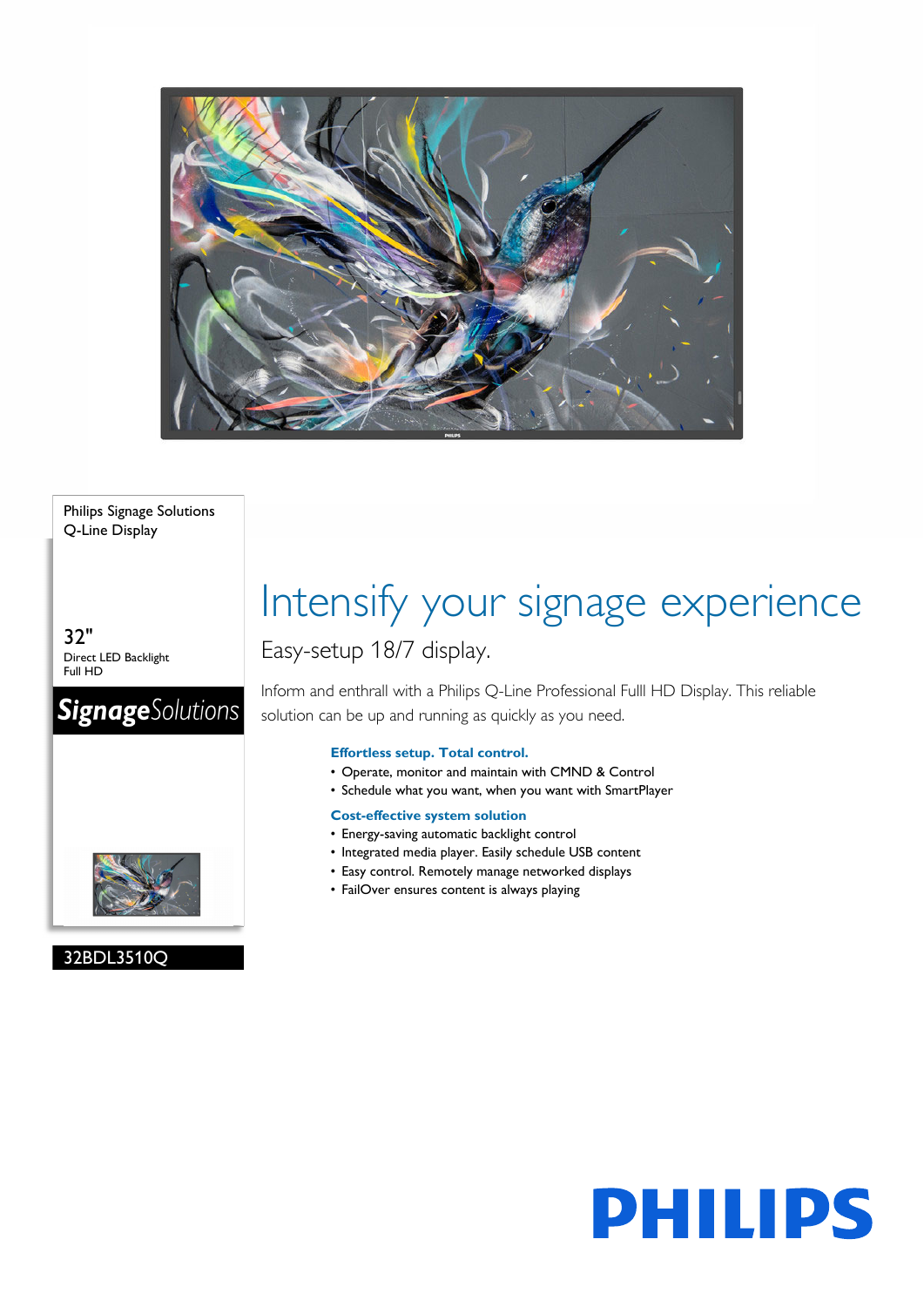## **Highlights**

#### **CMND & Control**



Run your display network over a local (LAN) connection. CMND & Control allows you to perform vital functions like controlling inputs and monitoring display status. Whether you're in charge of one screen or 100.

#### **Integrated media player**

Easily schedule content to play from USB. Your Philips Professional Display will wake from

standby to play the content you want, and then return to standby once playback is done.

#### **FailOver**



From waiting room to meeting room, never show a blank screen. FailOver lets your Philips Professional Display switch automatically between primary and secondary inputs ensuring content keeps playing even if the primary source goes down. Simply set a list of alternate inputs to be sure your business is always on.

#### **SmartPlayer**



Turn your USB into a true cost effective digital signage device. Simply save your content (video, audio, pictures) on your USB and plug into your display.Create your playlist and schedule your content via the on screen menu, and enjoy your own created playlists anytime, anywhere.